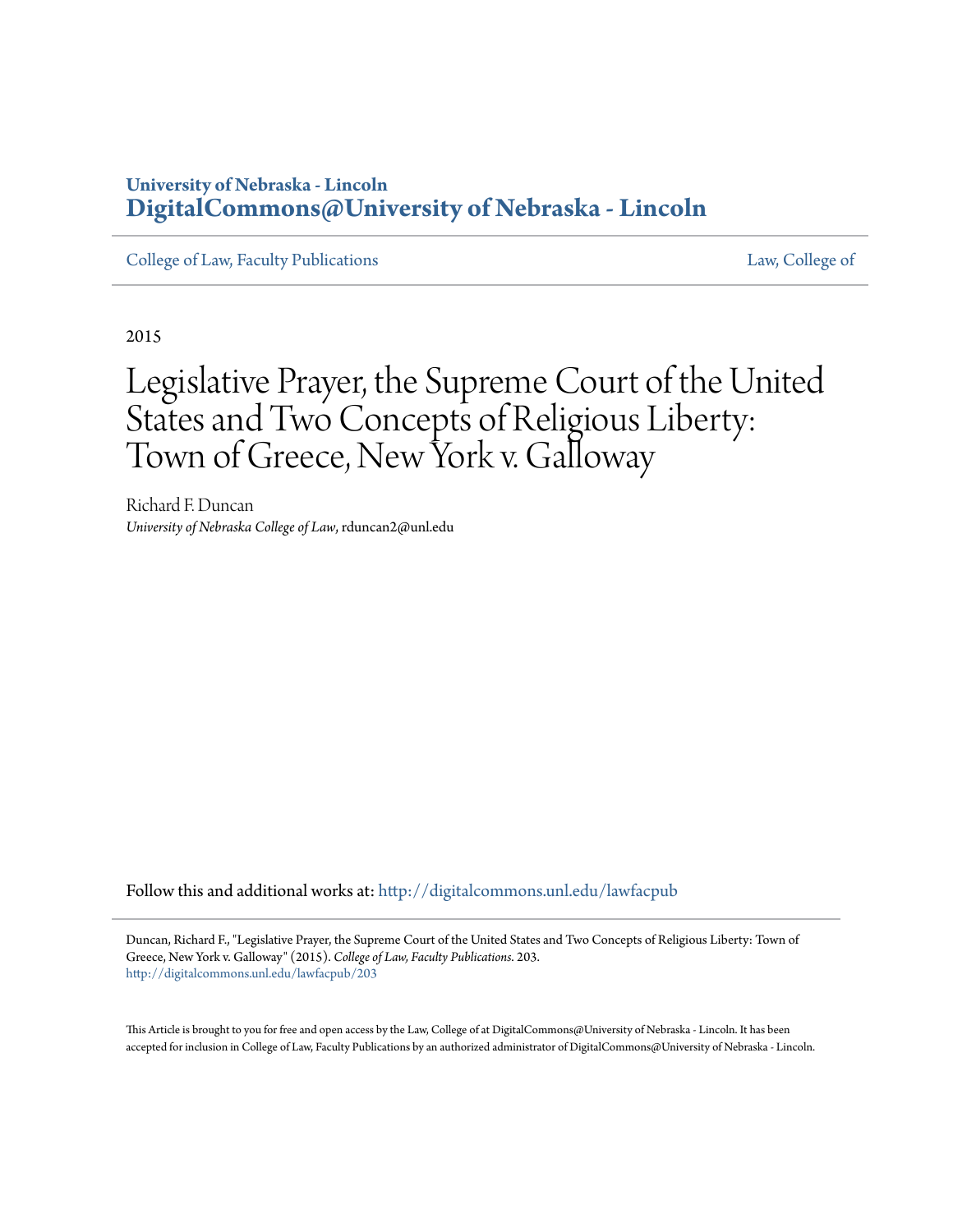

# **LEGISLATIVE PRAYER, THE SUPREME COURT OF THE UNITED STATES AND TWO CONCEPTS OF RELIGIOUS LIBERTY: TOWN OF GREECE, NEW YORK V. GALLOWAY**

### **Richard F. Duncan**

*University of Nebraska, United States* 

This paper briefly contrasts two concepts of religious liberty—the French concept of strict secularism and freedom *from* religion, and the United States' concept of mutual tolerance and freedom *of* religion as reflected in a recent decision of the United States Supreme Court upholding officially-sanctioned prayers at meetings of local legislative councils, such as town boards or city councils. On May 5, 2014, the Supreme Court decided Town of Greece, New York v. Galloway. In a 5-4 decision, the Supreme Court held that the Establishment Clause must be interpreted in light of an unbroken history of legislative prayer, dating back over 200 years to the time of the First Congress. Thus, rather than apply a judge-made test requiring strict separation, the Supreme Court held that the original meaning of the Establishment Clause, as reflected by "a practice that was accepted by the Framers and has withstood the critical scrutiny of time and political change," should govern its interpretation of the Establishment Clause. Therefore, even sectarian prayers, such as those offered in the name of Jesus or the Holy Spirit, are permissible invocations by legislative bodies so long as they do not coercively proselytize a favored religion, nor disparage a disfavored faith or belief. Moreover, so long as those offended by the prayer are not required to participate, they have no right to enjoin the prayer. The conclusion of this paper is that mutual tolerance and freedom *of* religion are a better response to religious pluralism than are strict secularism and a harsh system of religious censorship and freedom *from* religion.

**Keywords**: Establishment clause, Religious liberty, Legislative prayer, Secularism.

#### **Introduction**

In his dissenting opinion in *McCreary County v. American Civil Liberties Union of Kentucky*,<sup>1</sup> Justice Scalia told a story about where he was on September 11, 2001. His story dramatically explained the difference between the European ideal of freedom *from* religion and the American ideal of freedom *of* religion:

On September 11, 2001, I was attending in Rome, Italy, an international conference of judges and lawyers, principally from Europe and the United States. That night and the next morning virtually all of the participants watched, in their hotel rooms, the address to the Nation by the President of the United States concerning the murderous attacks upon the Twin Towers and the Pentagon, in which thousands of Americans had been killed. The address ended, as Presidential addresses

 $1$  545 U.S. 844 (2005).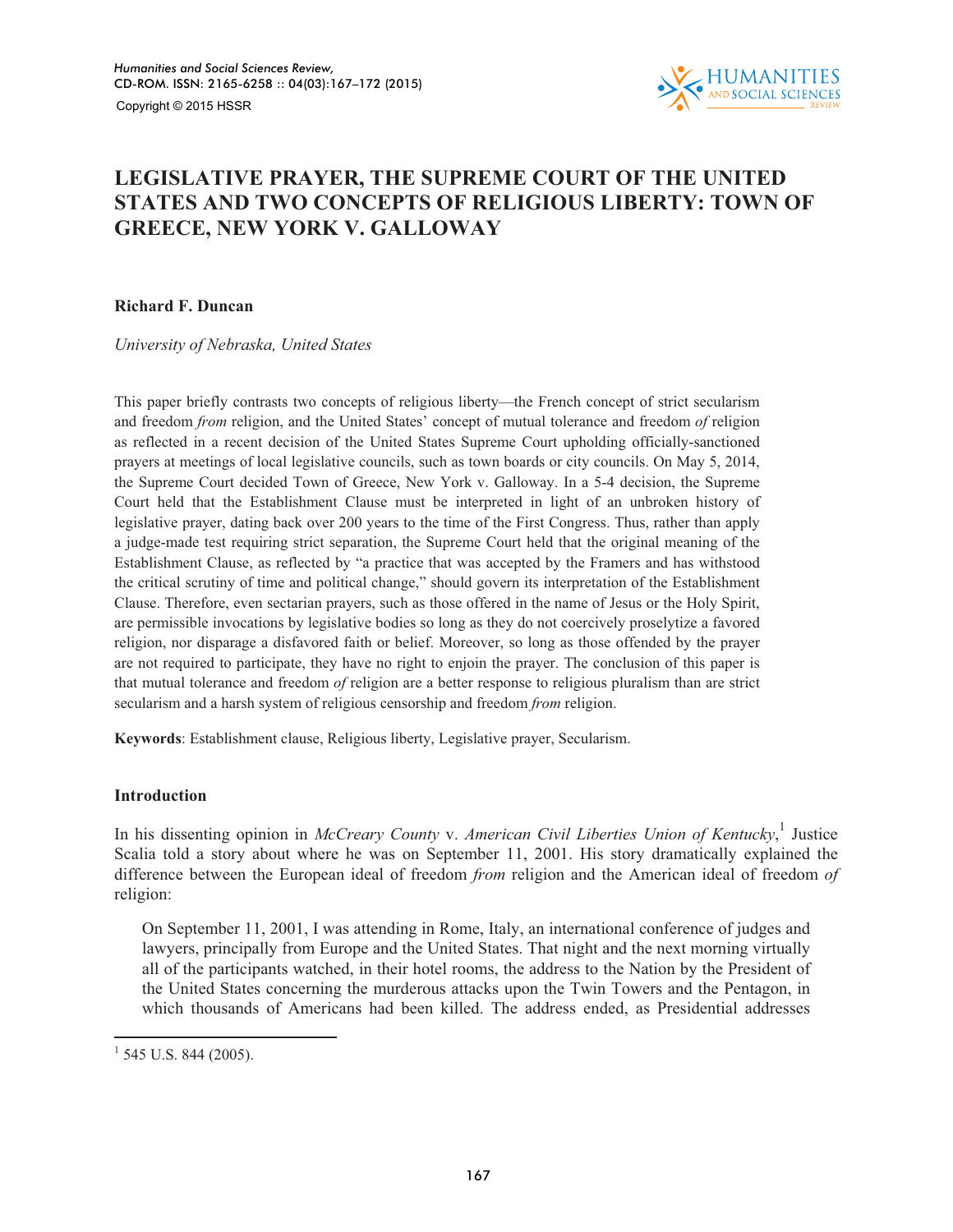often do, with the prayer "God bless America." The next afternoon I was approached by one of the judges from a European country, who, after extending his profound condolences for my country's loss, sadly observed: "How I wish that the Head of State of my country, at a similar time of national tragedy and distress, could conclude his address 'God bless [our country.]' It is of course absolutely forbidden."

That is one model of the relationship between church and state—a model spread across Europe by the armies of Napoleon, and reflected in the Constitution of France, which begins "France is [a] … secular … Republic." France Const., Art. 1, in 7 Constitutions of the Countries of the World, p. 1 (G. Flanz ed. 2000). Religion is to be strictly excluded from the public forum. This is not, and never was, the model adopted by America.<sup>2</sup>

Indeed, in a recent article entitled "A Secular Manifesto for Europe,"<sup>3</sup> Dr. Lorenzo Zucca, of Kings College London, warns that "the spectre of secularism" haunts Europe and identifies France as "a paradigm example" of what he calls negative secularism, a secularism defined by "opposition to religion" in the public domain.<sup>4</sup> As Dr. Zucca explains, the French concept of secularism is so strong that it "takes" offense if someone wears [her] own religious symbols while walking down the street."<sup>5</sup> As the New York Times recently reported, the French bans on veils and headscarves "rather than promoting a sense of secular inclusion, have encouraged rampant discrimination against Muslims in general and veiled women in particular."<sup>6</sup> The French model of strict secularism is an ideology advancing freedom *from* religion. That strong notion of French secularism is very different—much more than an ocean apart—from the American vision of freedom *of* religion.

Justice Scalia went on to describe the long and unbroken history in America of official prayer and recognition and acknowledgement of God and the many tender mercies He has bestowed upon our Nation. Indeed, Scalia's examples dated back to President Washington's decision, on April 30, 1789, to add the words "so help me God" to the Presidential Oath, and to the decision of the First Congress to enact "legislation providing for paid chaplains in the House and Senate."<sup>7</sup> His conclusion was that these decisions are part of the fabric of the constitutional culture of America and reflect the clear understanding of "[t]hose who wrote the Constitution…that morality was essential to the well-being of society and that encouragement of religion was the best way to foster morality."<sup>8</sup>

The purpose of this article is to focus on a recent decision of the United States Supreme Court on the issue of legislative prayers, and to use that decision as a vehicle for explaining how the American model of religious liberty reflects the concept of freedom *of* religion as opposed to freedom *from* religion. The case in point is *Town of Greece, New York* v. *Galloway*, a case that concerned a Town's practice of opening meetings of the Town Board with a brief prayer delivered by a local clergyman or volunteer chaplain.<sup>9</sup>

http://ssrn.com/abstract=2574165 or http://dx.doi.org/10.2139/ssrn.2574165.

2 *Id.* at 885-86 (Scalia, J., dissenting).

<sup>3</sup> Lorenzo Zucca, A *Secular Manifesto for Europe* (March 5, 2015). Available at SSRN:

<sup>4</sup> *Id*. at 1-3.

<sup>&</sup>lt;sup>5</sup> *Id*. at 9. Zucca is obviously referring to the recent French law prohibiting in public places the wearing of veils or other items of clothing that conceal one's face. This law, which took effect in 2011, prohibits Muslim women from wearing "the burqa in public spaces." Patrick Weil, *Headscarf versus Burqa: Two French Bans with Different Meanings* in CONSTITUTIONAL SECULARISM IN AN AGE OF RELIGIOUS REVIVAL 195 (Susanna Mancini & Michel Rosenfeld eds. 2014). France also prohibits public school students from the "wearing of signs or clothing which conspicuously manifests students' religious affiliations." *Id.* This law requires devout Muslim school girls to choose between wearing headscarves mandated by their faith and a free public education. *Id.* at 196.

<sup>6</sup> Suzanne Daley & Alissa J. Rubin, *French Muslims Say Veil Bans Give Cover to Bias*, N.Y. Times, May 27, 2015, at A1, A6. Indeed, the strict secularism in France is so bad "that some Frenchwomen who are committed to being fully veiled have become shut-ins, afraid to leave their homes." *Id.* at A6.

<sup>&</sup>lt;sup>7</sup> McCreary County v. American Civil Liberties Union of Kentucky, 545 U.S. at 886.

<sup>8</sup> *Id.* at 887.

<sup>&</sup>lt;sup>9</sup> 134 S. Ct. 1811 (2014).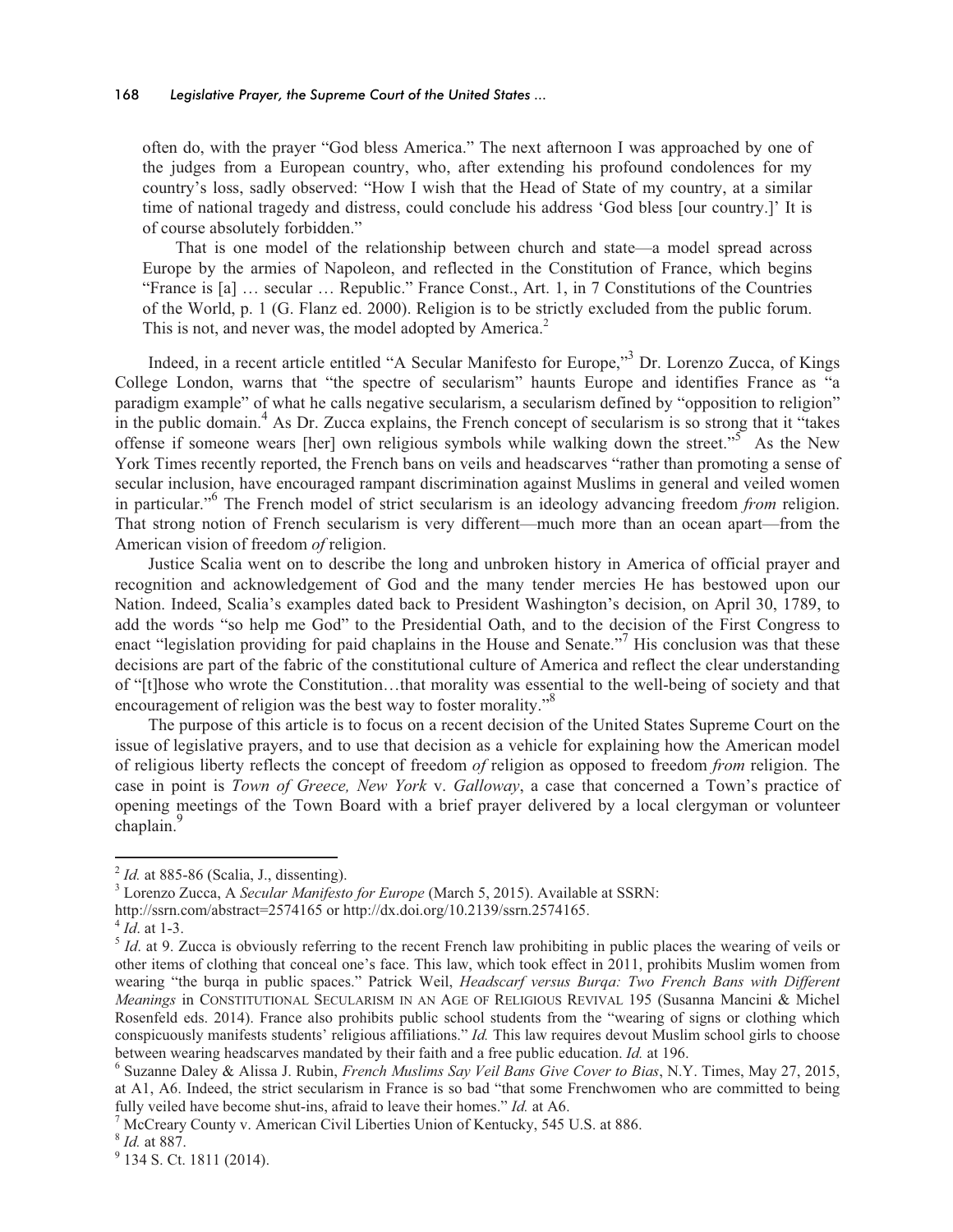## **From** *Marsh* **v.** *Chambers* **to** *Town of Greece, New York* **v.** *Galloway:* **An Unbroken History of Legislative Prayer**

The *Town of Greece* case was decided in the shadows of one of the Supreme Court's landmark decisions, *Marsh* v. *Chambers*, a case in which the Court held that the Establishment Clause permits a state legislature's "practice of opening each legislative day with a prayer by a chaplain paid by the State."<sup>10</sup> The decision in *Marsh* was based upon an "unambiguous and unbroken history of more than 200 years," dating back to the First Congress, which authorized legislative prayer and paid chaplains only three days after reaching final agreement on the language of the Establishment Clause.<sup>11</sup> The Supreme Court decisively stated the historical case supporting legislative prayer: "Clearly the men who wrote the First Amendment Religion Clauses did not view paid legislative chaplains and opening prayers as a violation of that Amendment."<sup>12</sup> Moreover, not only is legislative prayer permissible, but the Court made clear that "[t]he content of the prayer is not of concern to judges where, as here, there is no indication that the prayer opportunity has been exploited to proselytize or advance any one, or disparage any other, faith or belief."

*Town of Greece* was decided more than 30 years after *Marsh*, and it concerned the constitutionality of the Town Board's practice of inviting local clergy to offer an opening prayer or invocation at the Board's monthly meetings.<sup>14</sup> The purpose of the prayer was "to place town board members in a solemn and deliberative frame of mind, invoke divine guidance in town affairs, and follow a tradition practiced by Congress and dozens of state legislatures."<sup>15</sup> Although the guest chaplain policy was open to "a" minister or layperson of any persuasion, including an atheist,"<sup>16</sup> and although no one was ever denied an opportunity to serve as a guest chaplain or discriminated against on the basis of religious persuasion, 17 from 1999 to 2007 all of the guest chaplains were from Christian denominations and many of the prayers were offered in the name of Jesus or "in a distinctly Christian idiom."<sup>18</sup> However, after Susan Galloway complained about the exclusively "Christian themes pervad[ing] the prayers," the town made a good faith effort to invite volunteers from other faiths to serve as guest chaplains.<sup>19</sup> As a result of these efforts to be more inclusive, opening prayers were delivered by a Jewish layperson, the chairman of a Baha'i temple, and even a Wiccan priestess who prayed in the name of "Athena and Apollo."<sup>20</sup>

Galloway and another party brought suit against the town claiming that the policy violated the Establishment Clause, and a lower court held that the prayer policy was indeed unconstitutional because the "steady drumbeat"<sup>21</sup> of explicitly Christian prayer "impermissibly affiliated the town with a single creed, Christianity."<sup>22</sup> The Supreme Court of the United States, however, reversed the lower court and held that the town's practice was perfectly constitutional.<sup>23</sup>

Although the Supreme Court's decision in *Town of Greece* was based upon a 5 to 4 vote of the Justices, the case was actually an easy one given the landmark precedent of *Marsh* v. *Chambers*. The Court held that its opinion in *Marsh* did not create a narrow exception to its Establishment Clause

<u> 1989 - Johann Stein, mars et al. 1989 - Anna ann an t-Anna ann an t-Anna ann an t-Anna ann an t-Anna ann an t-</u>

<sup>19</sup> *Id.* 1817.

 $10$  463 U.S. 783, 784 (1983).

<sup>&</sup>lt;sup>11</sup> *Id.* at 788, 792. Indeed, the unbroken history of legislative prayer in the United States goes back even before the First Congress "to the first session of the Continental Congress in 1774." Brief for the United States as Amicus Curiae Supporting Petitioner at 2, Town of Greece, New York v. Galloway, 134 S. Ct. 1811 (2014).

<sup>12</sup> *Marsh v. Chambers, 463 U.S. at 788.*

<sup>13</sup> *Id*. at 794-95.

<sup>&</sup>lt;sup>14</sup> Town of Greece, New York v. Galloway, 134 S. Ct. at 1816.

<sup>15</sup> *Id.*

<sup>16</sup> *Id.*

<sup>17</sup> *Id.*

 $^{18}$   $^{16}$ 

<sup>20</sup> *See id;* Galloway v. Town of Greece, 681 F. 3d 20, 25 (2d Cir. 2012).

<sup>&</sup>lt;sup>21</sup> Galloway v. Town of Greece, 681 F. 3d 20, 32 (2d Cir. 2012)

<sup>22</sup> *Id.* at 22.

<sup>&</sup>lt;sup>23</sup> Town of Greece, New York v. Galloway, 134 S.Ct. at 1815.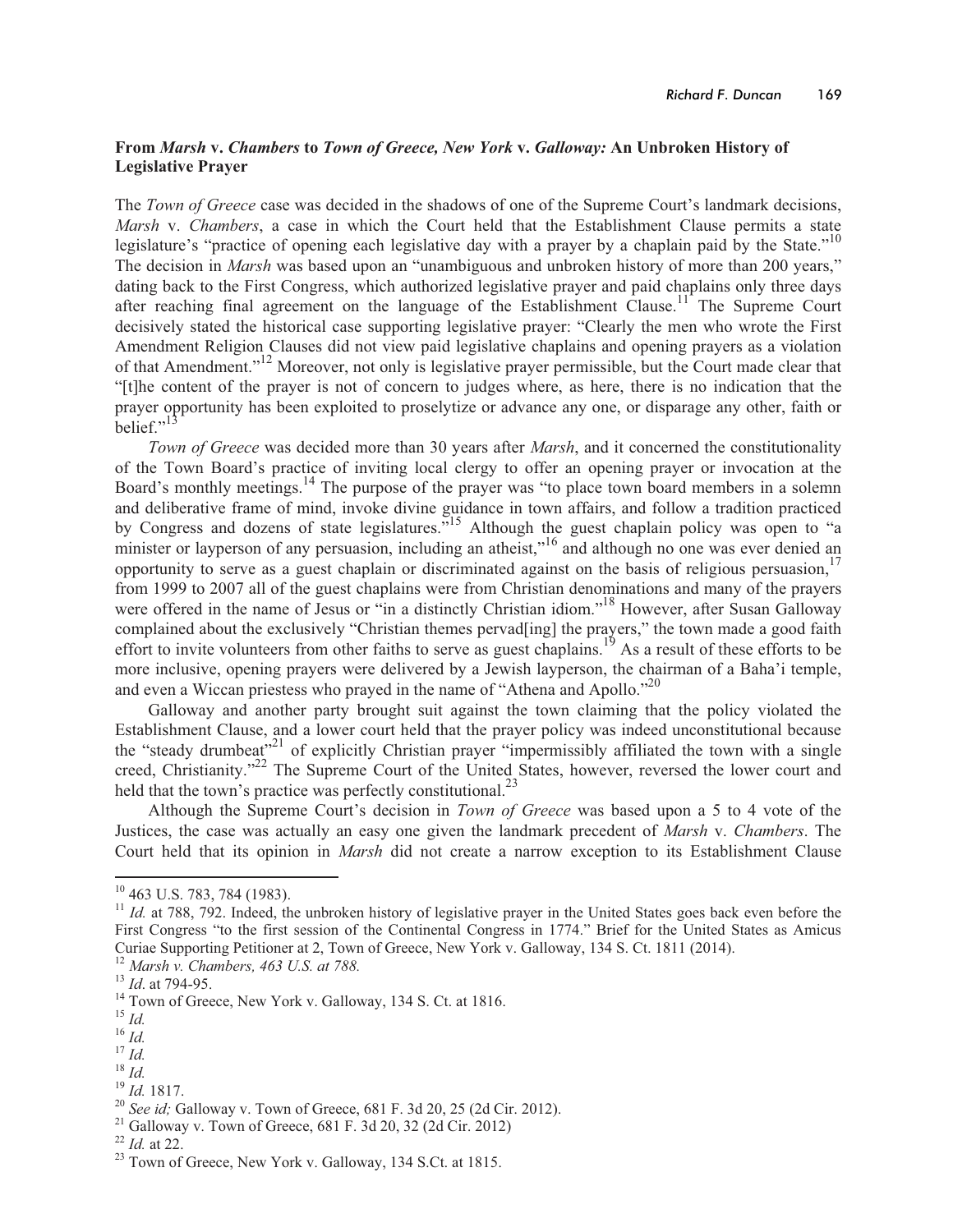#### 170 *Legislative Prayer, the Supreme Court of the United States ...*

jurisprudence, but rather stands for the principle that the Establishment Clause must always be interpreted in light of its "historical practices and understandings."24 Moreover, under *Marsh* "it is not necessary to define the precise boundary of the Establishment Clause where history shows that the specific practice is permitted."<sup>25</sup> This is a very significant part of the Court's reasoning, because it calls into question the continued validity of any Establishment Clause test or decision that fails to take account of the history and original understanding of the Clause.

The majority opinion in *Town of Greece* clearly demonstrates that the United States Constitution embodies the concept of freedom *of* religion as opposed to freedom *from* religion. The Supreme Court clearly rejected both of Galloway's principle arguments, each of which was designed to advance freedom from religion. First, Galloway argued that the Establishment Clause required legislative prayers to be nonsectarian<sup>26</sup> and addressed only to a "generic God."<sup>27</sup> Prayers addressed to Jesus, or Yahweh, or Athena would be unconstitutional under Galloway's nonsectarian principle.<sup>28</sup> Second, she argued that "prayer conducted in the intimate setting of a town board meeting,"<sup>29</sup> where the public often actively participates in the work of the town board, is coercive because "the public may feel subtle pressure to participate in prayers that violate their beliefs in order to please the board members from whom they are about to seek a favorable ruling."<sup>30</sup>

Relying on *Marsh* rather than dictum in other decisions, the Supreme Court held that the Establishment Clause does not require generic or nonsectarian prayer.<sup>31</sup> Indeed, as an article in the *Harvard Law Review* reports, "not only was mandating nonsectarian prayer not required, but requiring nonsectarian prayer was also itself prohibited."<sup>32</sup> The unbroken history of legislative prayer recognized in *Marsh* "permits chaplains to ask their own God for blessings of peace, justice, and freedom that find appreciation among people of all faiths."<sup>33</sup>

Indeed, as Justice Alito observed in his concurring opinion in *Town of Greece,* during the First Continental Congress in 1774, Samuel Adams viewed legislative prayer as a means of unifying delegates from different religious traditions.<sup>34</sup> Adams responded to those who opposed legislative prayer because those of different religious traditions "could not join in the same act of worship,"<sup>35</sup> by proclaiming that "he was no bigot, and could hear a prayer from a gentleman of piety and virtue, who was at the same time a friend to his country."36 Echoing the spirit of Samuel Adams, the majority opinion concluded, that "[s]o long as the town maintains a policy of nondiscrimination,"<sup>37'</sup> legislative prayer is constitutional and the "content of the prayer is not of concern to judges."<sup>38</sup>

The *Town of Greece* majority opinion was also not persuaded by the argument that prayer at town board meetings "coerces participation by nonadherents."<sup>39</sup> Although there was no actual coercion or intimidation of those wishing not to pray,<sup>40</sup> Respondents argued that some members of the public might

<sup>24</sup> *Id.* at 1819.

<sup>25</sup> *Id.*

<sup>&</sup>lt;sup>26</sup> *Id.* at 1820 ("Respondents maintain that prayer must be nonsectarian, or not identifiable with any one religion.") <sup>27</sup> *Id.* at 1817.

<sup>28</sup> *Id.* at 1817, 1820.

<sup>29</sup> *Id.* at 1824.

<sup>30</sup> *Id.* at 1825.

<sup>31</sup> *Id.* at 1821.

<sup>32</sup> *Leading Cases: First Amendment – Establishment Clause—Legislative Prayer – Town of Greece* v*. Galloway,*  128 Harv. L. Rev. 191, 193 (2014).

<sup>&</sup>lt;sup>33</sup> Town of Greece, New York v. Galloway, 134 S. Ct. at 1823.

<sup>34</sup> *Id.* at 1832–33.

<sup>35</sup> *Id.* at 1833.

<sup>36</sup> *Id.*

<sup>37</sup> *Id.* at 1824.

<sup>38</sup> *Id.* at 1821 (citing *Marsh*, 463 U.S. at 794 – 95).

<sup>39</sup> *Id.* at 1824.

<sup>40</sup> *Id.* at 1826.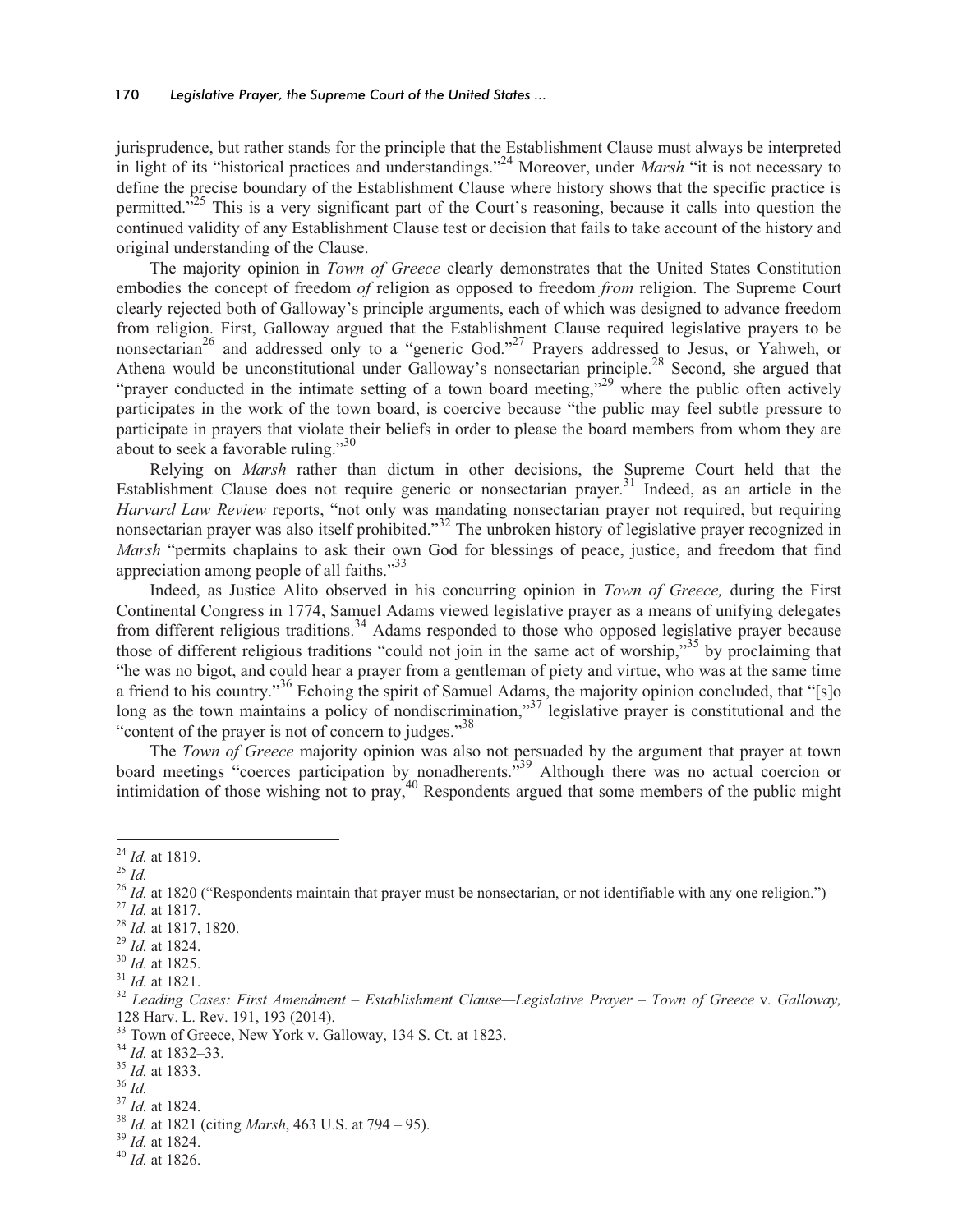feel "subtle pressure"<sup>41</sup> to join in prayers in order to please town board members "who would be ruling on their petitions."42 In the alternative, Respondents argued that they found the prayers offensive and this made them feel "excluded and disrespected."<sup>43</sup> The Supreme Court rejected all of these arguments reasoning that "mature adults" should have the capacity to resist subtle pressure and to either leave "the meeting room during the prayer" or remain in the room and quietly decline to join in the prayer.<sup>44</sup> Moreover, in response to Respondents' argument that sectarian prayers offended them and hurt their feelings, the Court essentially instructed them to grow up and get over it:

"Adults often encounter speech they find disagreeable; and an Establishment Clause violation is not made out any time a person experiences a sense of affront from the expression of contrary religious views in a legislative forum, especially where, as here, any member of the public is welcome in turn to offer an invocation reflecting his or her own convictions."<sup>45</sup>

In other words, neither subtle pressure to participate nor hurt feelings will suffice to give mature adults a constitutional right to enjoin legislative prayer at town board meetings. Religious liberty under the Establishment Clause does not give dissenters a heckler's veto over the practice or content of legislative prayers.46 Or, as Justice Kennedy put it so clearly in *Town of Greece*, "[s]o long as the town maintains a policy of nondiscrimination,<sup>47</sup> government does not "engage in impermissible coercion merely by exposing constituents to prayer they would rather not hear and in which they need not participate."<sup>48</sup>

## **Conclusion**

The Supreme Court's *Town of Greece* decision is significant for a number of reasons. First, it makes clear that legislative prayer need not be nonsectarian or addressed to a generic god or power to be permissible under the Establishment Clause. Rather, there is an unbroken history in the United States demonstrating that even sectarian legislative prayer has a "permissible ceremonial purpose,"49 one that echoes the tolerant views of Samuel Adams in support of legislators uniting to briefly acknowledge our Nation's "belief in a higher power, always with due respect for those who adhere to other beliefs."<sup>50</sup>

Second, the case makes clear that the Supreme Court's decision in *Marsh* did not carve out a narrow exception from its Establishment Clause jurisprudence for legislative prayer. Instead, in *Town of* Greece the Court explicitly decreed that all Establishment Clause interpretations must be made in light of historical practices and original understandings.<sup>51</sup> Thus, no judge-made test should ever take priority over the historical written Constitution.

Third, *Town of Greece* also makes clear that adults offended by religion in the public square are not thereby empowered with a heckler's veto giving them the right to censor religious expression that may be

<sup>41</sup> *Id.* at 1825.

<sup>&</sup>lt;sup>42</sup> *Id.* at 1826. The Court made clear that the record in the case was clear that "[i]n no instance did town leaders signal disfavor toward nonparticipants." *Id.* 

 $3^3$  *Id.* 

<sup>44</sup> *Id.* at 1827.

<sup>45</sup> *Id.* at 1826.

<sup>46</sup> For a discussion of heckler's vetoes and the Establishment Clause, *see* Richard F. Duncan, *Just Another Brick in the Wall: The Establishment Clause as a Heckler's Veto,* 18 Texas Rev. of Law & Politics 255 (2014).

<sup>&</sup>lt;sup>47</sup> Town of Greece, New York v. Galloway, 134 S. Ct. at 1824.

<sup>48</sup> *Id*. at 1827.

<sup>49</sup> *Id.* at 1828.

<sup>&</sup>lt;sup>50</sup> *Id.* at 1827-28. In other words, "ceremonial prayers strive for the idea that people of many faiths may be united in a community of tolerance and devotion." *Id.* at 1823.

<sup>51</sup> *See supra* notes 24-25 and accompanying text.